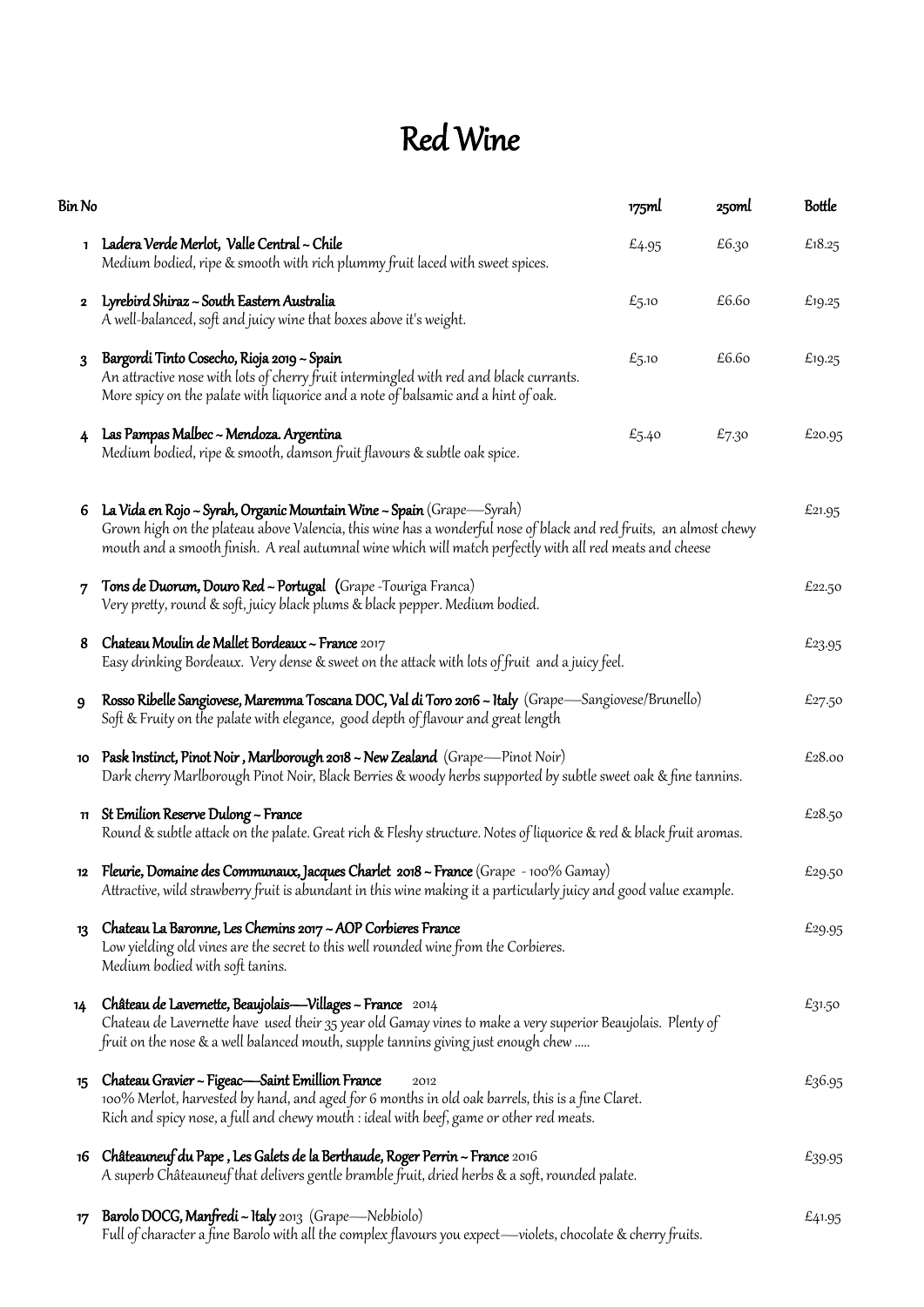## White Wine

| Bin No |                                                                                                                                                                                                                                             | 175ml | 250ml | <b>Bottle</b> |
|--------|---------------------------------------------------------------------------------------------------------------------------------------------------------------------------------------------------------------------------------------------|-------|-------|---------------|
|        | 20 Ladera Verde Sauvignon Blanc, Valle Central ~ Chile<br>Crisp, fresh and zesty with bags of juicy lime citrus and melon fruit and<br>a typical herbaceous character                                                                       | £4.95 | £6.30 | £18.25        |
| 21     | Amori Pinot Grigio ~ Italy<br>Great value Pinot that delivers well. Balanced style                                                                                                                                                          | £4.95 | £6.30 | £ $18.25$     |
|        | 22 La Petite Vigne Chardonnay, IGP d'Oc _~ France<br>Delicious easy drinking Chardonnay                                                                                                                                                     | £5.10 | £6.40 | £18.50        |
| 23     | The Perfect Cut ~ Marlborough, New Zealand<br>Bursting with lemon & tropical fruit flavours<br>Dazzling lime & kiwi, passion fruit & cut grass, refreshingly crisp.                                                                         | £6.10 | £8.10 | £23.95        |
| 25     | Woolloomooloo Chardonnay ~ South Eastern Australia<br>This vibrant Chardonnay has apple, melon and zesty citrus flavours with a clean flinty finish that can<br>be matched to a wide range of dishes, or simply enjoyed on its own.         |       |       | £22.50        |
| 26     | Los Coches Viognier, Valle Central 2020 , Chile<br>Classic Viognier character of apricots, peaches, hints of pears and blossom.                                                                                                             |       |       | £24.50        |
| 27     | Picpoul de Pinet Foncalieu<br>A lesser know appellation. Quality white burgundy from a first class producer.<br>Well balanced, medium bodied, perfect with all fish dishes and cheese.                                                      |       |       | £26.95        |
| 28     | Basa Blanco, Rueda ~ Telmo Rodriguez 2016, Spain (Grape -Verdejo)<br>Wonderful fruity and juicy wine with mouthfilling flavours of peaches and plums made by dynamic winemaker<br>Telmo Rodriguez. Dry & crisp.                             |       |       |               |
| 29     | Pinot Blanc, Cuvée René Dopff, Dopff & Irion 2015 (Grape Pinot Blanc/Bianco)<br>A delicious ripe, versatile wine from just south of Colmar. This has lightly spicy lemon fruit and bright, crisp acidity                                    |       |       | £28.50        |
| 30     | Bodegas Aquitania Bernon Albariño, Rias Baixas 2016 ~ Spain (Grape—Albarino)<br>Creamy fruit with plenty of flavour & appealing underlying minerality, Dry & Crisp.                                                                         |       |       | £28.75        |
| 31     | Simone Tremblay Chablis ~ France 2018<br>A Wonderful Chablis that starts with a clean & sprightly minerality and ends with hints of apple & almonds.<br>Brilliant with anything from the sea & also cured hams.                             |       |       | £32.95        |
| 32     | Sancerre, Andrè Dezat et Fils 2017 ~ France<br>Fine Sancerre, bone dry with a great depth of mineral & herbaceous fruit, the perfect foil for anything fishy                                                                                |       |       | £32.95        |
| 33     | Domaine d'Ardhuy - Beane, Burgundy - Ladoix Blanc 2017<br>A lesser know appellation. Quality white burgundy from a first class producer.<br>Well balanced, medium bodied, perfect with all fish dishes and cheese.                          |       |       | £36.95        |
| 34     | Pouilly Fuisse Jean Jacques de Boissieu ~ Burgundy, France<br>2016<br>Pale straw yellow with aromas of minerality. On the nose there are hints of vanilla along with citrus fruits.<br>Rich & creamy, well balanced with a great structure. |       |       | £39.50        |